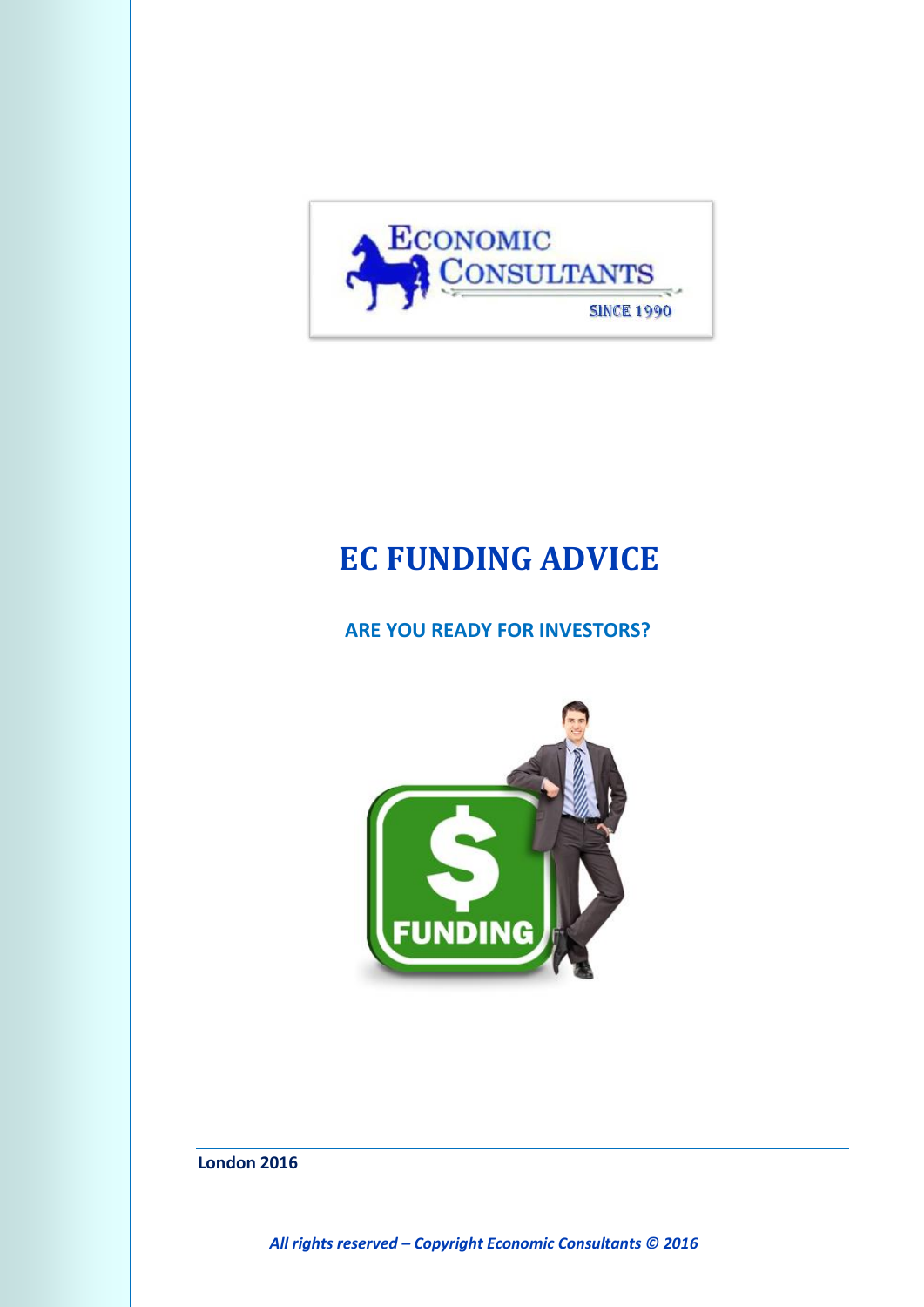# **READY FOR INVESTORS?**



# **INTRODUCTION**

Approaching Investors before you are ready can spoil the only chance you may get. Below is a list of the fundamental documentation an investor will look for in a company. Professional Investors look at dozens of business plans every week, and if your proposal does not include the information below, it is unlikely they will be interested.

# **THE PITCH**

When you are ready to meet the investors, you will need to have an "*Elevator Pitch*" ready. This is a carefully planned, straight to the point and well-practiced description about your company and your goals and formed in a way that "your mother" should be able to understand and can be delivered in the time it would take to ride up an elevator.

### **THE EXECUTIVE SUMMARY**

An Executive Summary is a summary of a business plan and is designed to give the reader a taste of what the project is all about. The Executive Summary must be a part of the Business Plan and the goal of the Executive Summary is simply to work as an appetizer having the reader wanting to read the entire Business Plan. The Executive Summary should not contain classified or confidential information.

### **THE BUSINESS PLAN**

A Business Plan is the written fundament in any kind of business. It describes the vision, mission, objectives, and strategies. Equally the market it is in and its financial forecasts. It has many functions, including enabling an entrepreneur to systematically evaluate the feasibility of the project, measuring success and securing external funding. The Business Plan is an accurate summary of information on all important aspects of the company, the markets and competitors; marketing and sales; board of directors, management team; and highly important; the Exit Plan.

#### **ACCOUNTS AND ACHIEVABLE PROJECTIONS**

For investors to make an informed decision of whether to invest in your business, they obviously want to know how much your company is expecting to earn over the next three to five years. You should prepare some conservative financial projections for this purpose. Previous years' accounts (if available) are also very useful to back up your projections and justify your valuation of the company.

#### **THE MANAGEMENT TEAM**

Investors will want to see a management team in place that is not only knowledgeable about the industry and product or service, but is also capable of successfully implementing the business plan and managing and controlling the company's operations. They should have a track record of having been involved with similar projects and having worked for other companies in the industry. The strength of your team will decide how much money you will be able to attract.

# **THE INDUSTRY**

The investor will expect you to comprehensive understanding of the industry you are in, including market size, demographics, trends, pricing strategies, accessibility, growth potential, demand for products and services, and commitment to business development. Having a degree on the subject or industry is always helpful.

### **The more you know – the more convincing to the Investor.**